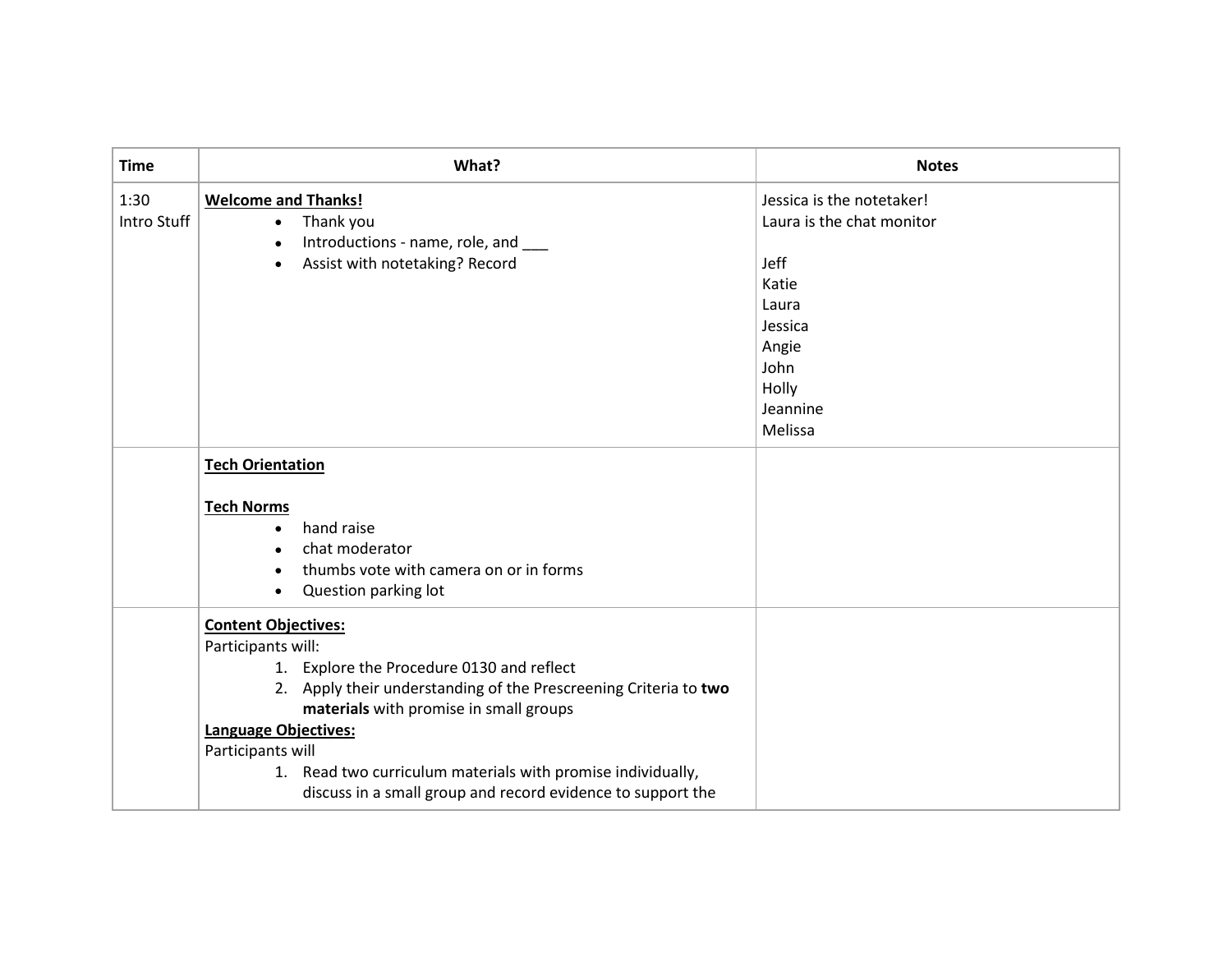|             |                                 | claims about instructional materials and associated pedagogies<br>are aligned to science standards.<br>2. By engaging in conversation and dialogue in small groups<br>around the identified evidences of alignment to criteria,<br>participants will develop a more complete picture of<br>instructional materials and pedagogies that are aligned to<br>science standards. |                                                                                                                                                                                                                                                                                                                                                                                                                                                                               |
|-------------|---------------------------------|-----------------------------------------------------------------------------------------------------------------------------------------------------------------------------------------------------------------------------------------------------------------------------------------------------------------------------------------------------------------------------|-------------------------------------------------------------------------------------------------------------------------------------------------------------------------------------------------------------------------------------------------------------------------------------------------------------------------------------------------------------------------------------------------------------------------------------------------------------------------------|
|             | <b>Team Norms:</b><br>$\bullet$ | Using the hand raise when you want to speak<br>Keep an open mind<br>Limit distractions if possible<br>Be honest<br>Assume positive intentions<br>Listen for understanding<br>Ask questions                                                                                                                                                                                  |                                                                                                                                                                                                                                                                                                                                                                                                                                                                               |
| <b>Time</b> |                                 | What?                                                                                                                                                                                                                                                                                                                                                                       |                                                                                                                                                                                                                                                                                                                                                                                                                                                                               |
|             | IGNITE:<br>$\bullet$            | When I think about reviewing Chemistry materials for NGSS<br>alignment, I want to remember:<br>because                                                                                                                                                                                                                                                                      | Think about multimodal learning - equity<br>$\bullet$<br>lens - serving students with a variety of<br>needs.<br>MLL students - center the needs of<br>students who are typically underserved.<br>Content is critical for preparing students<br>for their future because it is essential.<br>How hard it was to come to consensus<br>$\bullet$<br>around the scores. The people who are in<br>this room are a small fraction of the<br>people who will use these materials. We |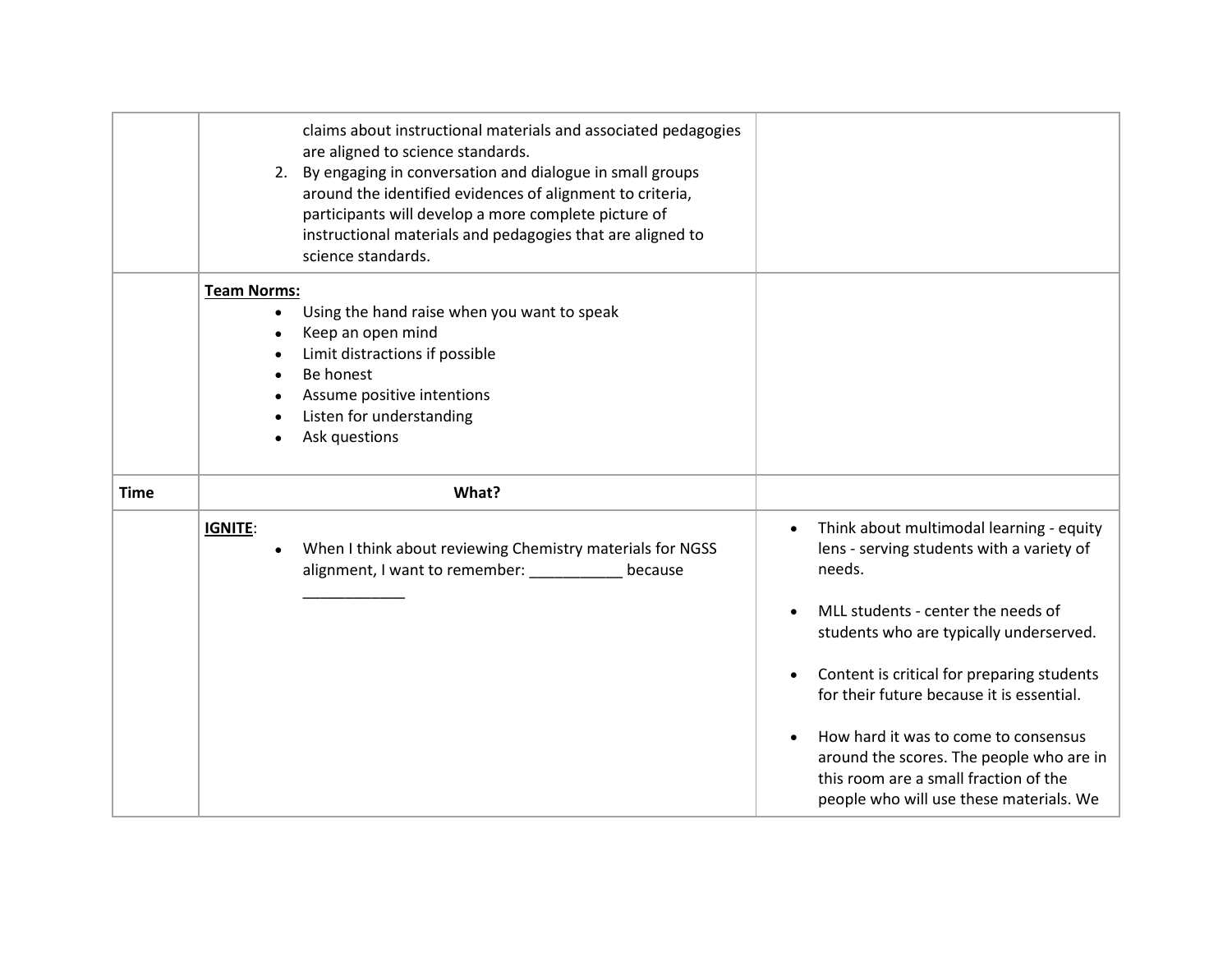|           |                                                                                                                                                                                                                                                                                                                                                                                                                                                                                                                               | are representatives. We are not always<br>going to see things the same way.<br>We are seeking to expand access to<br>$\bullet$<br>success in chemistry - creators of their<br>future world. Multiple experiences are<br>necessary for creative solutions. |
|-----------|-------------------------------------------------------------------------------------------------------------------------------------------------------------------------------------------------------------------------------------------------------------------------------------------------------------------------------------------------------------------------------------------------------------------------------------------------------------------------------------------------------------------------------|-----------------------------------------------------------------------------------------------------------------------------------------------------------------------------------------------------------------------------------------------------------|
|           | Policy 0130 and Procedure 0130                                                                                                                                                                                                                                                                                                                                                                                                                                                                                                | Action Item: Do we have demographic data for<br>the cultural, racial, social, linguistic, and familial<br>background of BSD to share with the group?                                                                                                      |
| 2:00      | <b>Pre-screening Criteria Resource</b>                                                                                                                                                                                                                                                                                                                                                                                                                                                                                        | How do/can this promote opportunity or access<br>for those who have been historically excluded?<br>How can this benefit all students equitably? This<br>question got a lot of love and stuck out for many<br>participants.                                |
| 2:05-2:50 | <b>Prescreening Material 1</b><br>• We're looking for evidence of those criteria in Pearson<br><b>Experience Chemistry</b><br>Remember - not "how I would use these materials to teach"<br>but do the materials have evidence to support<br>Scoring:<br>0 no evidence of this criteria<br>1 minimal evidence of this criteria<br>2 occasional evidence of this criteria throughout<br>3 consistent evidence of this criteria<br>4 consistent and compelling evidence of this criteria<br>Small group task<br>Unit to explore? |                                                                                                                                                                                                                                                           |
| 2:50-3:05 | <b>Large Group conversation</b><br>Return to the large group at 2:50:                                                                                                                                                                                                                                                                                                                                                                                                                                                         |                                                                                                                                                                                                                                                           |